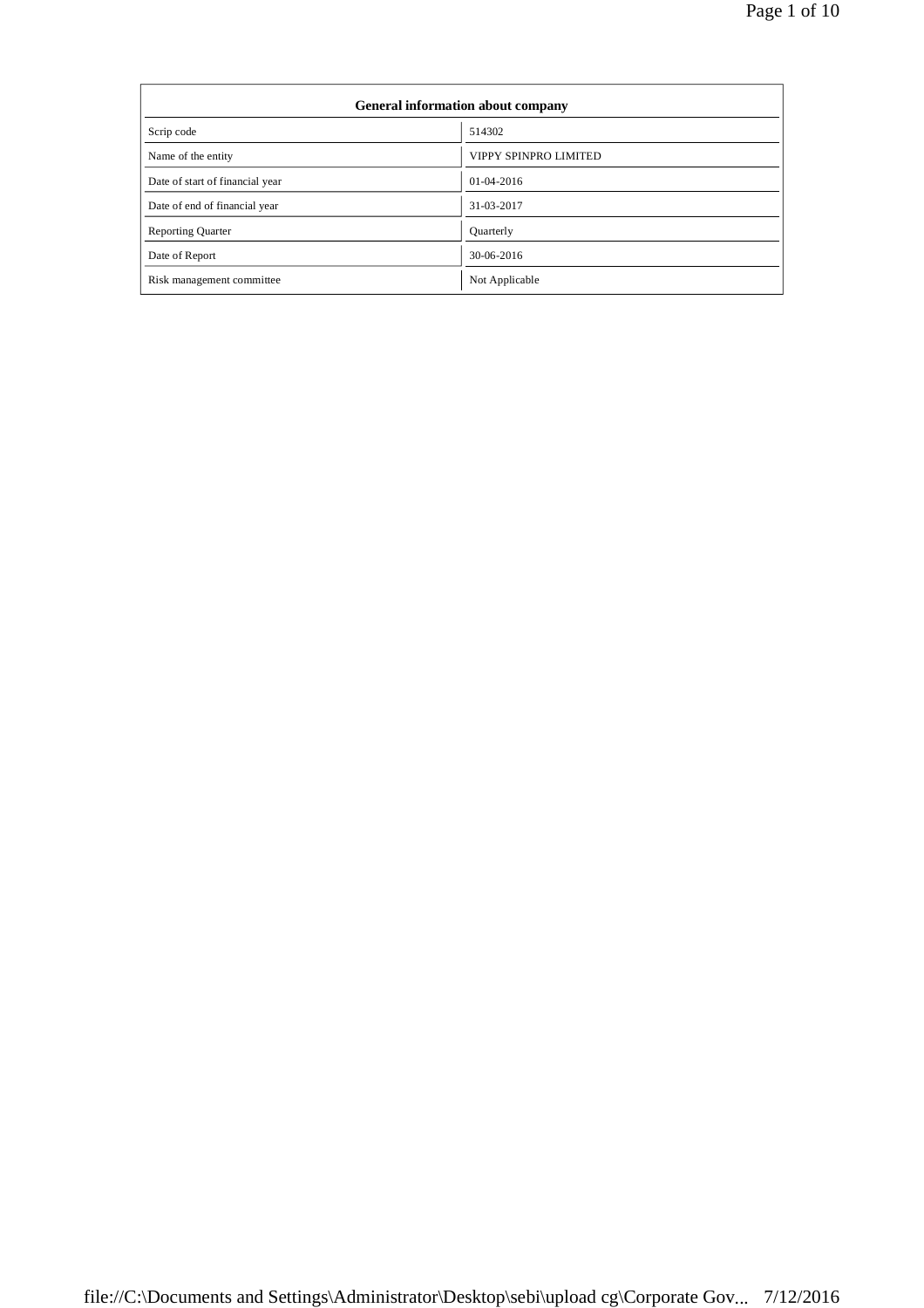|                       | <b>Annexure I</b>                                              |                             |            |            |                                                                                      |                            |                                 |                                                                      |                      |                                            |                                                                                      |                                                                                                             |                                                                                                                                                 |       |
|-----------------------|----------------------------------------------------------------|-----------------------------|------------|------------|--------------------------------------------------------------------------------------|----------------------------|---------------------------------|----------------------------------------------------------------------|----------------------|--------------------------------------------|--------------------------------------------------------------------------------------|-------------------------------------------------------------------------------------------------------------|-------------------------------------------------------------------------------------------------------------------------------------------------|-------|
|                       | Annexure I to be submitted by listed entity on quarterly basis |                             |            |            |                                                                                      |                            |                                 |                                                                      |                      |                                            |                                                                                      |                                                                                                             |                                                                                                                                                 |       |
|                       |                                                                |                             |            |            |                                                                                      |                            |                                 | I. Composition of Board of Directors                                 |                      |                                            |                                                                                      |                                                                                                             |                                                                                                                                                 |       |
|                       |                                                                |                             |            |            |                                                                                      |                            |                                 | Disclosure of notes on composition of board of directors explanatory |                      |                                            |                                                                                      |                                                                                                             |                                                                                                                                                 |       |
|                       |                                                                |                             |            |            | Is there any change in composition of board of directors compare to previous quarter |                            |                                 |                                                                      |                      |                                            |                                                                                      |                                                                                                             |                                                                                                                                                 |       |
| Sr                    | Title<br>(Mr)<br>Ms)                                           | Name of<br>the<br>Director  | PAN        | <b>DIN</b> | Category 1<br>of directors                                                           | Category 2<br>of directors | Category<br>$3$ of<br>directors | Date of<br>appointment<br>in the<br>current term                     | Date of<br>cessation | Tenure<br>of<br>director<br>(in<br>months) | No of<br>Directorship<br>in listed<br>entities<br>including<br>this listed<br>entity | Number of<br>memberships<br>in Audit/<br>Stakeholder<br>Committee<br>(s) including<br>this listed<br>entity | No of post<br>of<br>Chairperson<br>in Audit/<br>Stakeholder<br>Committee<br>held in<br>listed<br>entities<br>including<br>this listed<br>entity | Notes |
|                       | Mr                                                             | Piyush<br>Mutha             | AJXPM8203B | 00424206   | Executive<br>Director                                                                | Not<br>Applicable          | MD                              | $01 - 04 - 2015$                                                     |                      |                                            | 1                                                                                    | $\mathbf{0}$                                                                                                | $\mathbf{0}$                                                                                                                                    |       |
| $\overline{2}$        | Mr                                                             | Praneet<br>Mutha            | AFTPM5681H | 00424250   | Non-<br>Executive -<br>Non<br>Independent<br>Director                                | Not<br>Applicable          |                                 | 30-03-2010                                                           |                      |                                            | 1                                                                                    | $\mathbf{0}$                                                                                                | $\theta$                                                                                                                                        |       |
| 3                     | Mr                                                             | Mohan<br>Lal Jain           | ABVPJ1338C | 00395584   | Non-<br>Executive -<br>Independent<br>Director                                       | Chairperson                |                                 | 29-09-2014                                                           |                      | 60                                         | $\mathbf{1}$                                                                         | 1                                                                                                           | -1                                                                                                                                              |       |
| $\boldsymbol{\Delta}$ | Mr                                                             | Mangalore<br>Maruthi<br>Rao | ABXPR6472M | 00775060   | Executive<br>Director                                                                | Not<br>Applicable          |                                 | 28-10-2014                                                           |                      |                                            | $\mathbf{1}$                                                                         | $\mathbf{0}$                                                                                                | $\mathbf{0}$                                                                                                                                    |       |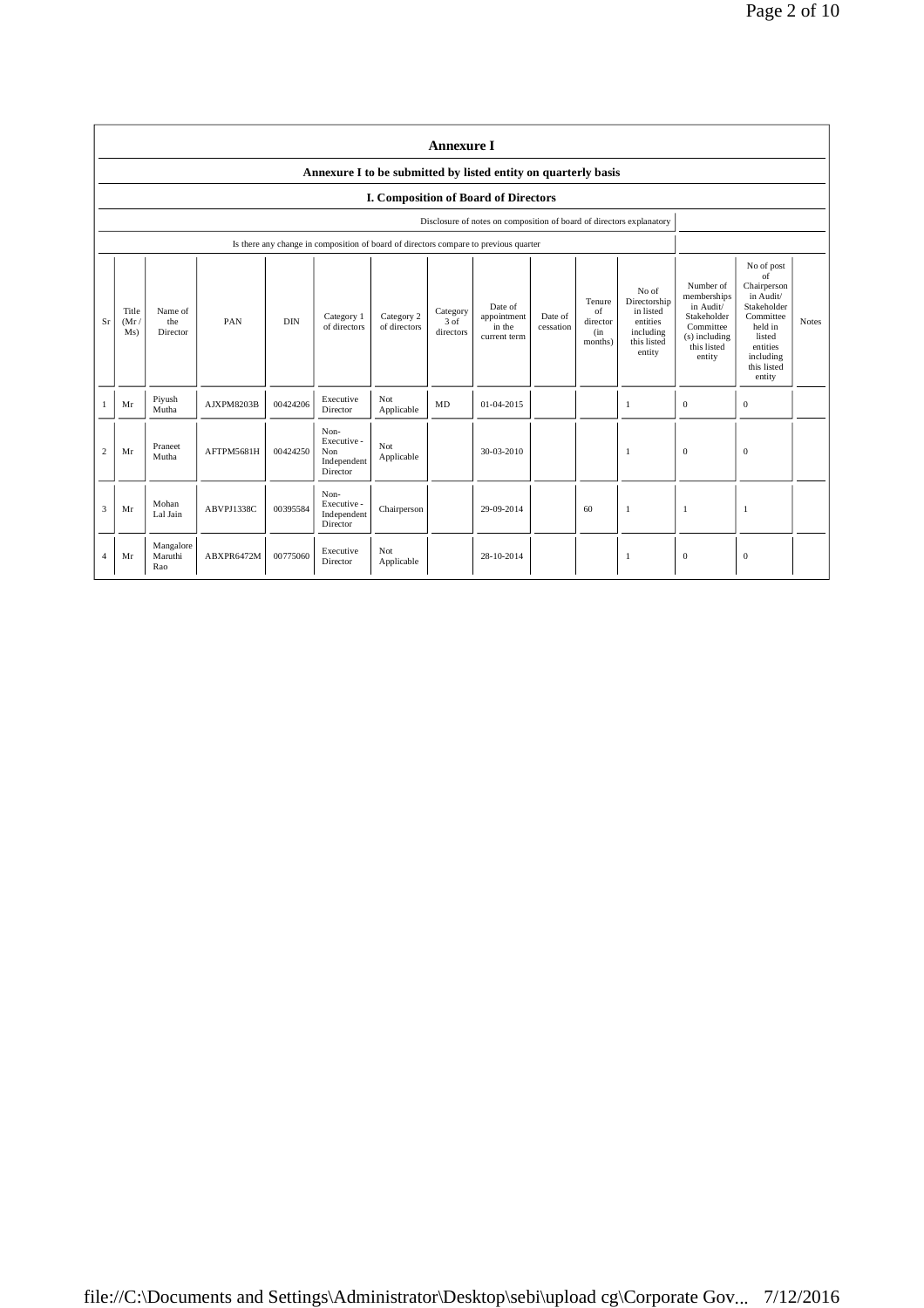|                | <b>Annexure I</b>    |                           |            |            |                                                       |                                 |                               |                                                                |                      |                                            |                                                                                      |                                                                                                               |                                                                                                                                                 |              |
|----------------|----------------------|---------------------------|------------|------------|-------------------------------------------------------|---------------------------------|-------------------------------|----------------------------------------------------------------|----------------------|--------------------------------------------|--------------------------------------------------------------------------------------|---------------------------------------------------------------------------------------------------------------|-------------------------------------------------------------------------------------------------------------------------------------------------|--------------|
|                |                      |                           |            |            |                                                       |                                 |                               | Annexure I to be submitted by listed entity on quarterly basis |                      |                                            |                                                                                      |                                                                                                               |                                                                                                                                                 |              |
|                |                      |                           |            |            |                                                       |                                 |                               | I. Composition of Board of Directors                           |                      |                                            |                                                                                      |                                                                                                               |                                                                                                                                                 |              |
| Sr             | Title<br>(Mr)<br>Ms) | Name of the<br>Director   | PAN        | <b>DIN</b> | Category 1<br>of directors                            | Category<br>$2$ of<br>directors | Category<br>3 of<br>directors | Date of<br>appointment<br>in the<br>current term               | Date of<br>cessation | Tenure<br>of<br>director<br>(in<br>months) | No of<br>Directorship<br>in listed<br>entities<br>including<br>this listed<br>entity | Number of<br>memberships<br>in Audit/<br>Stakeholder<br>Committee<br>$(s)$ including<br>this listed<br>entity | No of post<br>of<br>Chairperson<br>in Audit/<br>Stakeholder<br>Committee<br>held in<br>listed<br>entities<br>including<br>this listed<br>entity | <b>Notes</b> |
| 5              | Mr                   | Subhash<br>Kocheta        | AIMPK2403R | 00590610   | Non-<br>Executive -<br>Independent<br>Director        | Not<br>Applicable               |                               | 29-09-2014                                                     |                      | 60                                         | -1                                                                                   | -1                                                                                                            | -1                                                                                                                                              |              |
| 6              | Mr                   | Raghuram<br>Krishnamurthy | AACPR4601G | 00776063   | Non-<br>Executive -<br>Independent<br>Director        | Not<br>Applicable               |                               | 29-09-2014                                                     |                      | 60                                         | $\mathbf{1}$                                                                         |                                                                                                               | $\mathbf{0}$                                                                                                                                    |              |
| $\overline{7}$ | Mrs                  | Deepa Sudhir<br>Mekal     | ABBPM0225F | 05222280   | Non-<br>Executive -<br>Non<br>Independent<br>Director | Not<br>Applicable               |                               | 21-09-2015                                                     |                      |                                            | $\mathbf{1}$                                                                         | $\boldsymbol{0}$                                                                                              | $\mathbf{0}$                                                                                                                                    |              |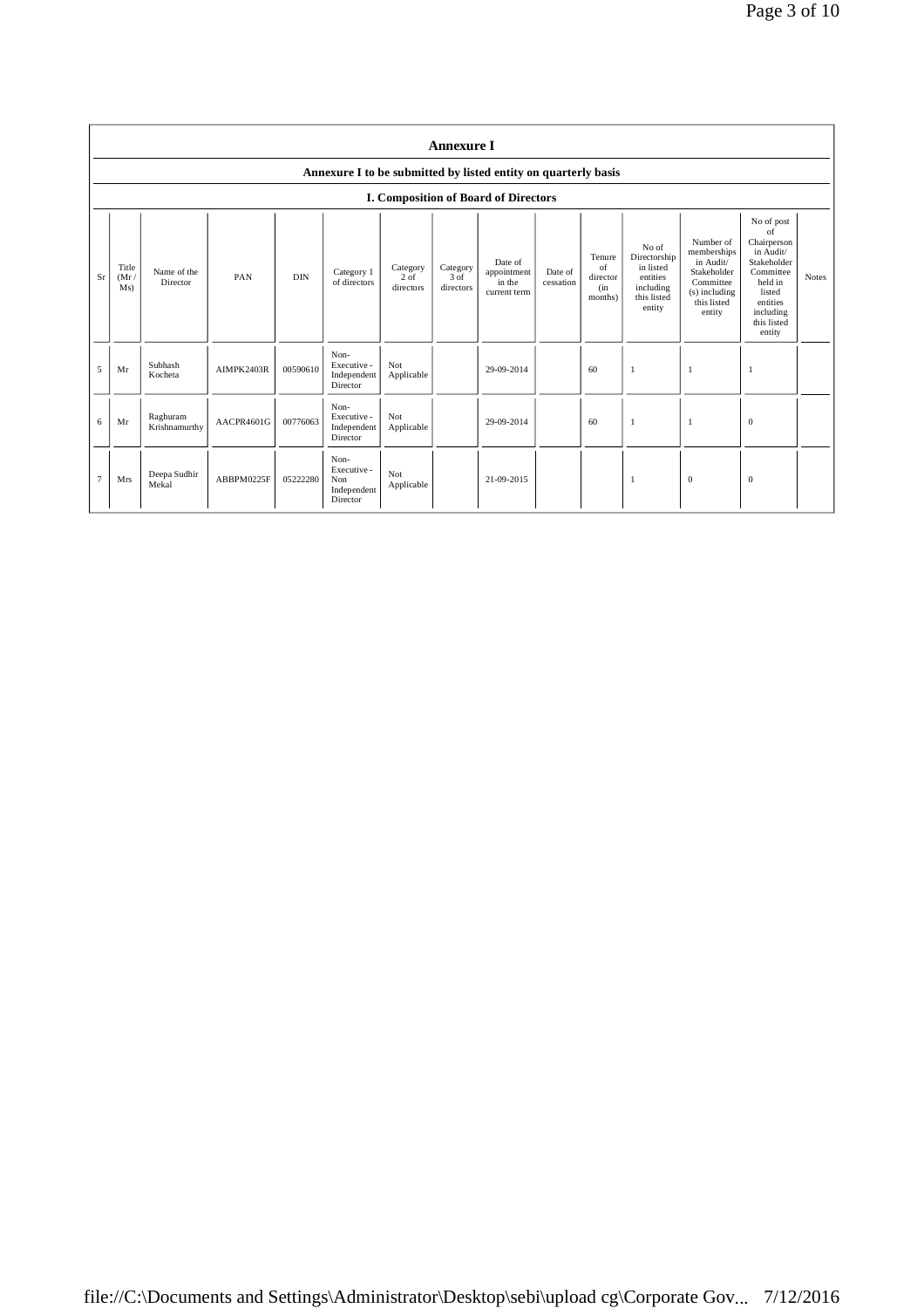|                | <b>Annexure 1</b>                                            |                              |                                                                              |                            |                            |  |  |  |  |
|----------------|--------------------------------------------------------------|------------------------------|------------------------------------------------------------------------------|----------------------------|----------------------------|--|--|--|--|
|                | <b>II. Composition of Committees</b>                         |                              |                                                                              |                            |                            |  |  |  |  |
|                | Disclosure of notes on composition of committees explanatory |                              |                                                                              |                            |                            |  |  |  |  |
|                |                                                              |                              | Is there any change in composition of committees compare to previous quarter |                            |                            |  |  |  |  |
| Sr             | Name Of Committee                                            | Name of Committee<br>members | Category 1 of directors                                                      | Category 2 of<br>directors | Name of other<br>committee |  |  |  |  |
| 1              | Audit Committee                                              | Mohan Lal Jain               | Non-Executive -<br><b>Independent Director</b>                               | Chairperson                |                            |  |  |  |  |
| $\overline{2}$ | Audit Committee                                              | Subhash Kocheta              | Non-Executive -<br><b>Independent Director</b>                               | Member                     |                            |  |  |  |  |
| 3              | Audit Committee                                              | Raghuram<br>Krishnamurthy    | Non-Executive -<br><b>Independent Director</b>                               | Member                     |                            |  |  |  |  |
| $\overline{4}$ | Nomination and remuneration<br>committee                     | Raghuram<br>Krishnamurthy    | Non-Executive -<br><b>Independent Director</b>                               | Chairperson                |                            |  |  |  |  |
| 5              | Nomination and remuneration<br>committee                     | Mohan Lal Jain               | Non-Executive -<br><b>Independent Director</b>                               | Member                     |                            |  |  |  |  |
| 6              | Nomination and remuneration<br>committee                     | Subhash Kocheta              | Non-Executive -<br><b>Independent Director</b>                               | Member                     |                            |  |  |  |  |
| $\overline{7}$ | Stakeholders Relationship<br>Committee                       | Subhash Kocheta              | Non-Executive -<br><b>Independent Director</b>                               | Chairperson                |                            |  |  |  |  |
| 8              | Stakeholders Relationship<br>Committee                       | Mohan Lal Jain               | Non-Executive -<br><b>Independent Director</b>                               | Member                     |                            |  |  |  |  |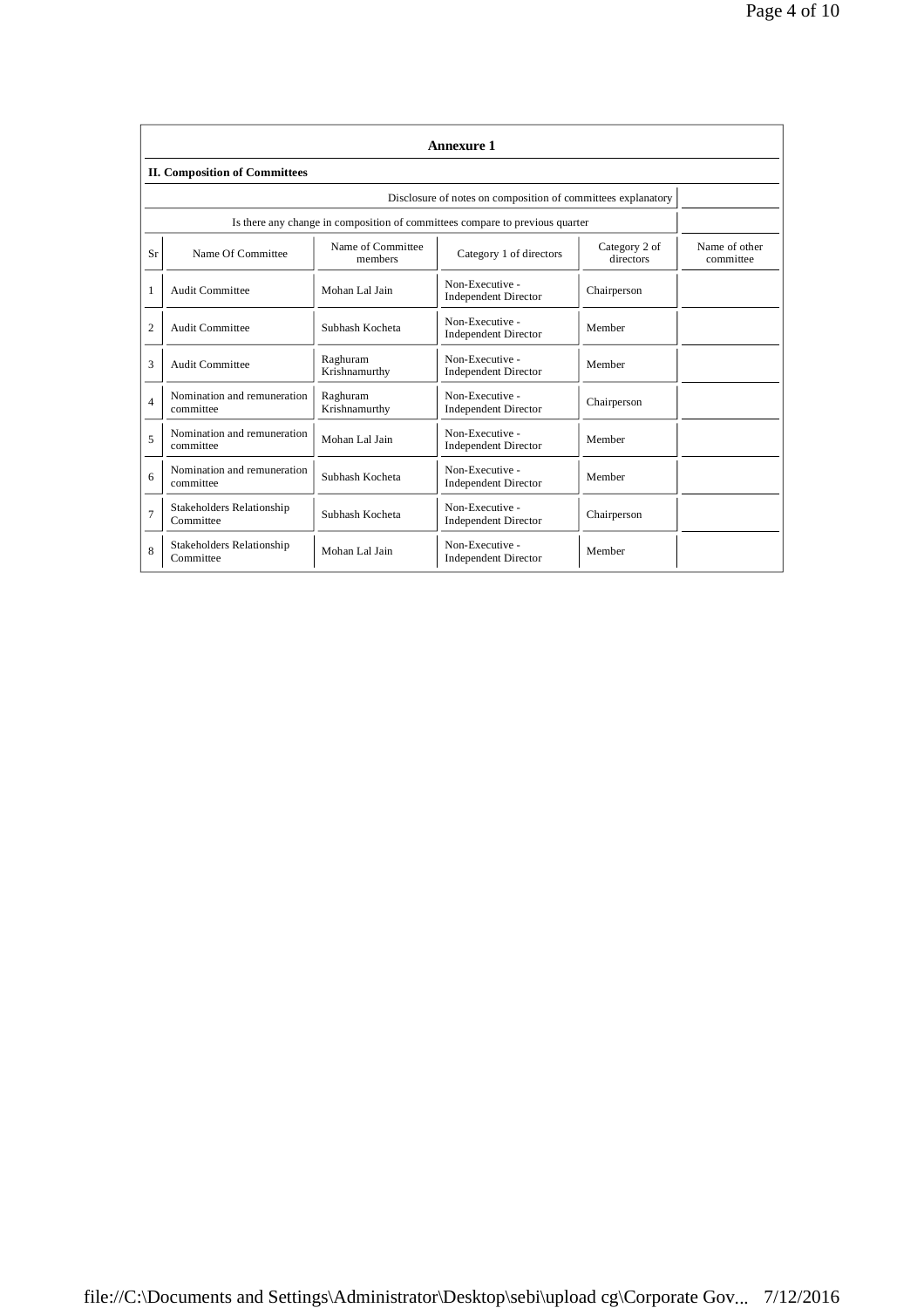|                | <b>Annexure 1</b>                                                |                                                         |                                                                |  |  |  |  |
|----------------|------------------------------------------------------------------|---------------------------------------------------------|----------------------------------------------------------------|--|--|--|--|
|                | <b>Annexure 1</b>                                                |                                                         |                                                                |  |  |  |  |
|                | <b>III.</b> Meeting of Board of Directors                        |                                                         |                                                                |  |  |  |  |
|                | Disclosure of notes on meeting of board of directors explanatory |                                                         |                                                                |  |  |  |  |
| Sr             | $Date(s)$ of meeting (if any) in the<br>previous quarter         | $Date(s)$ of meeting (if any) in the<br>current quarter | Maximum gap between any two consecutive (in<br>number of days) |  |  |  |  |
|                | 13-02-2016                                                       |                                                         |                                                                |  |  |  |  |
| $\overline{c}$ |                                                                  | 23-05-2016                                              | 99                                                             |  |  |  |  |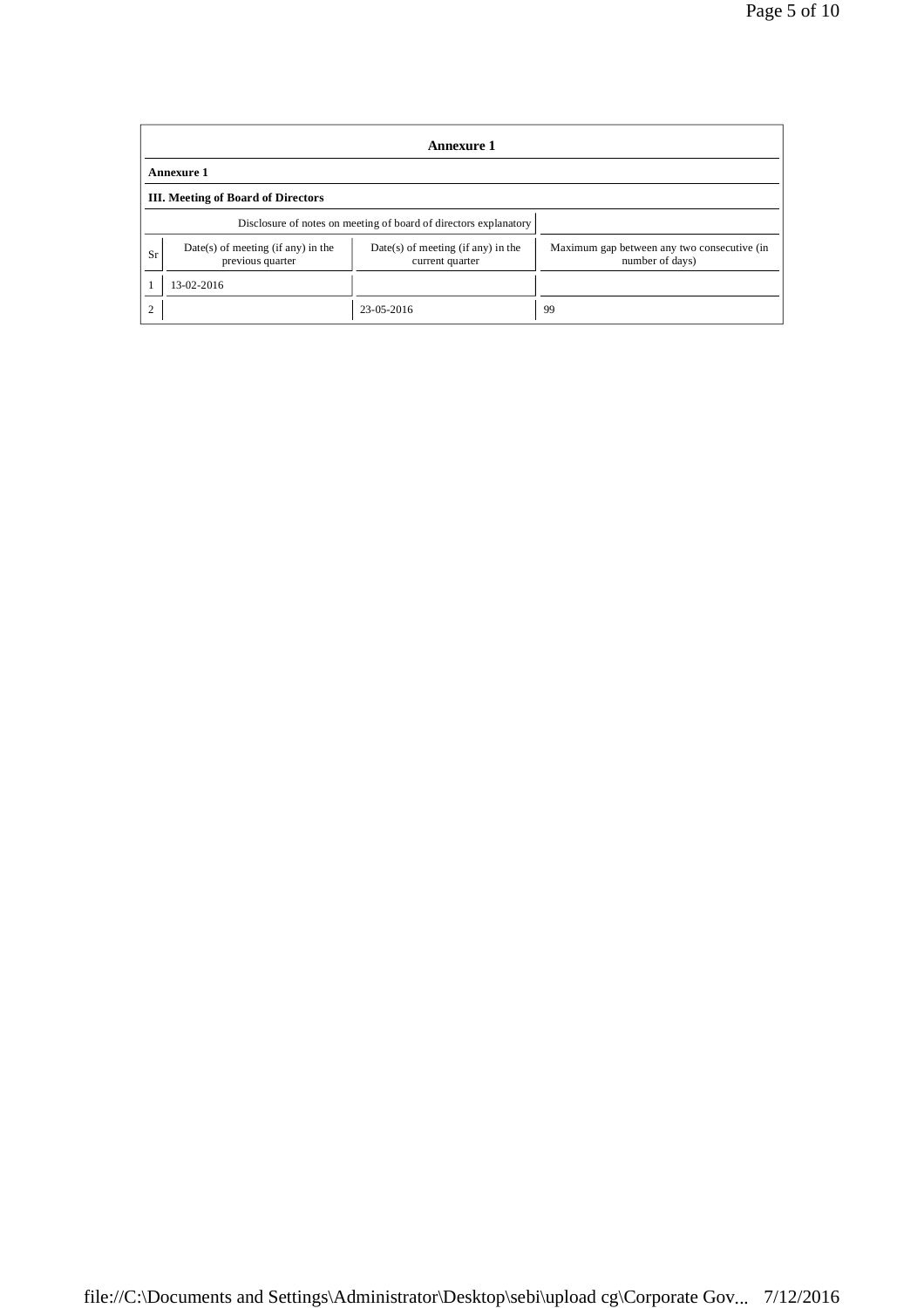|                | <b>Annexure 1</b>                                |                                                                        |                                                     |                                                                                             |                                                                        |                                                                                  |  |  |
|----------------|--------------------------------------------------|------------------------------------------------------------------------|-----------------------------------------------------|---------------------------------------------------------------------------------------------|------------------------------------------------------------------------|----------------------------------------------------------------------------------|--|--|
|                | <b>IV.</b> Meeting of Committees                 |                                                                        |                                                     |                                                                                             |                                                                        |                                                                                  |  |  |
|                |                                                  |                                                                        |                                                     | Disclosure of notes on meeting of committees explanatory                                    |                                                                        |                                                                                  |  |  |
| Sr             | Name of<br>Committee                             | $Date(s)$ of<br>meeting of the<br>committee in the<br>relevant quarter | Whether<br>requirement of<br>Quorum met<br>(Yes/No) | Requirement of Quorum<br>met (details)                                                      | $Date(s)$ of<br>meeting of the<br>committee in the<br>previous quarter | Maximum gap<br>between any two<br>consecutive<br>meetings (in number<br>of days) |  |  |
| $\mathbf{1}$   | Audit<br>Committee                               | 23-05-2016                                                             | Yes                                                 | Mohan Lal Jain and<br>Subhash Kocheta were<br>present, Raghuram<br>Krishnamurthy was Absent | 13-02-2016                                                             | 99                                                                               |  |  |
| $\overline{c}$ | <b>Stakeholders</b><br>Relationship<br>Committee | 23-05-2016                                                             | Yes                                                 | All members were present                                                                    | 13-02-2016                                                             | 99                                                                               |  |  |
| 3              | Nomination and<br>remuneration<br>committee      | 23-05-2016                                                             | Yes                                                 | Mohan Lal Jain and<br>Subhash Kocheta were<br>present, Raghuram<br>Krishnamurthy was Absent |                                                                        |                                                                                  |  |  |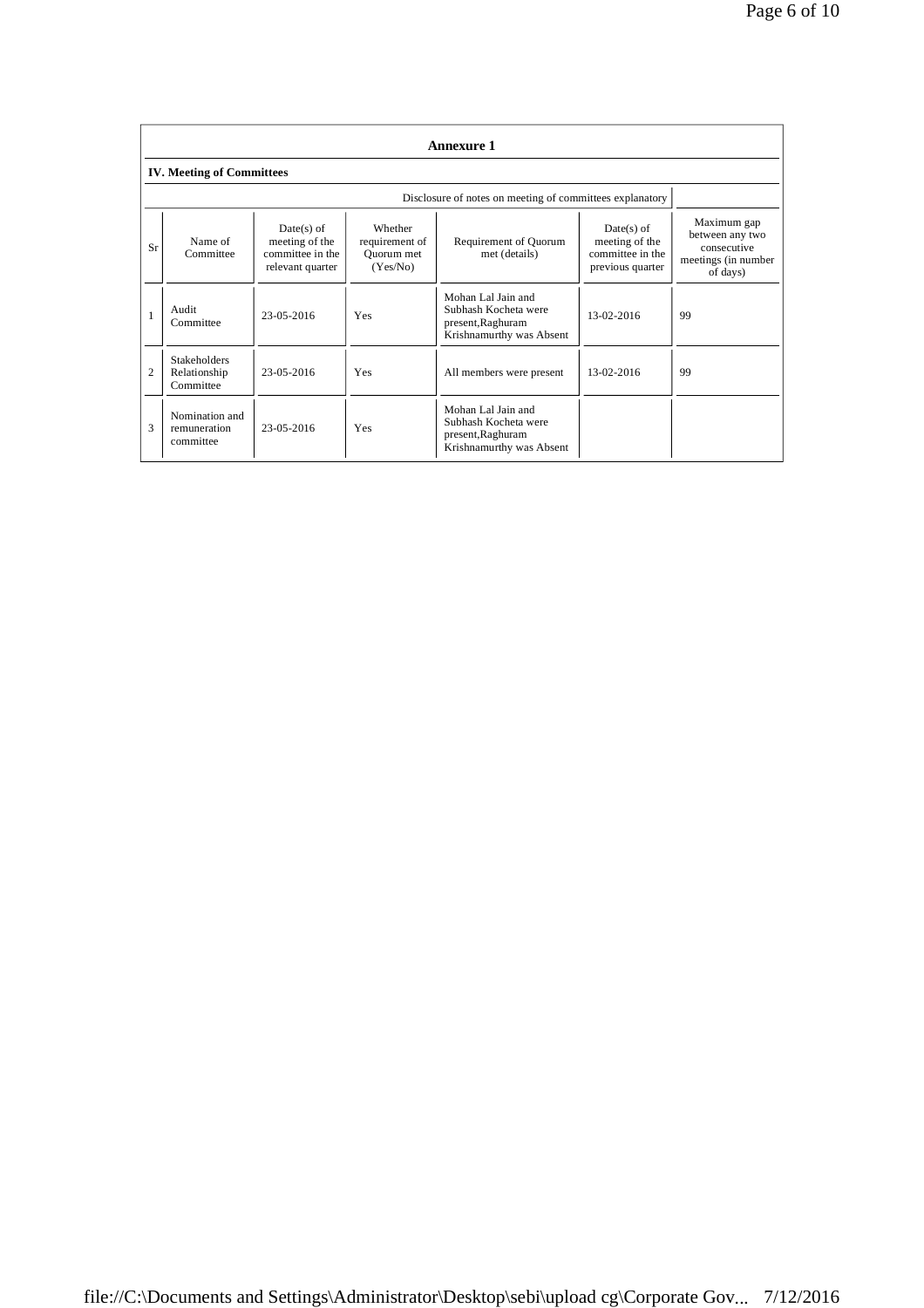|                | Annexure 1                                                                                                |                                  |                                                                    |  |  |  |
|----------------|-----------------------------------------------------------------------------------------------------------|----------------------------------|--------------------------------------------------------------------|--|--|--|
|                | <b>V. Related Party Transactions</b>                                                                      |                                  |                                                                    |  |  |  |
| Sr             | Subject                                                                                                   | Compliance status<br>(Yes/No/NA) | If status is "No" details of non-<br>compliance may be given here. |  |  |  |
|                | Whether prior approval of audit committee obtained                                                        | <b>NA</b>                        |                                                                    |  |  |  |
| $\overline{c}$ | Whether shareholder approval obtained for material RPT                                                    | <b>NA</b>                        |                                                                    |  |  |  |
| 3              | Whether details of RPT entered into pursuant to omnibus<br>approval have been reviewed by Audit Committee | NA.                              |                                                                    |  |  |  |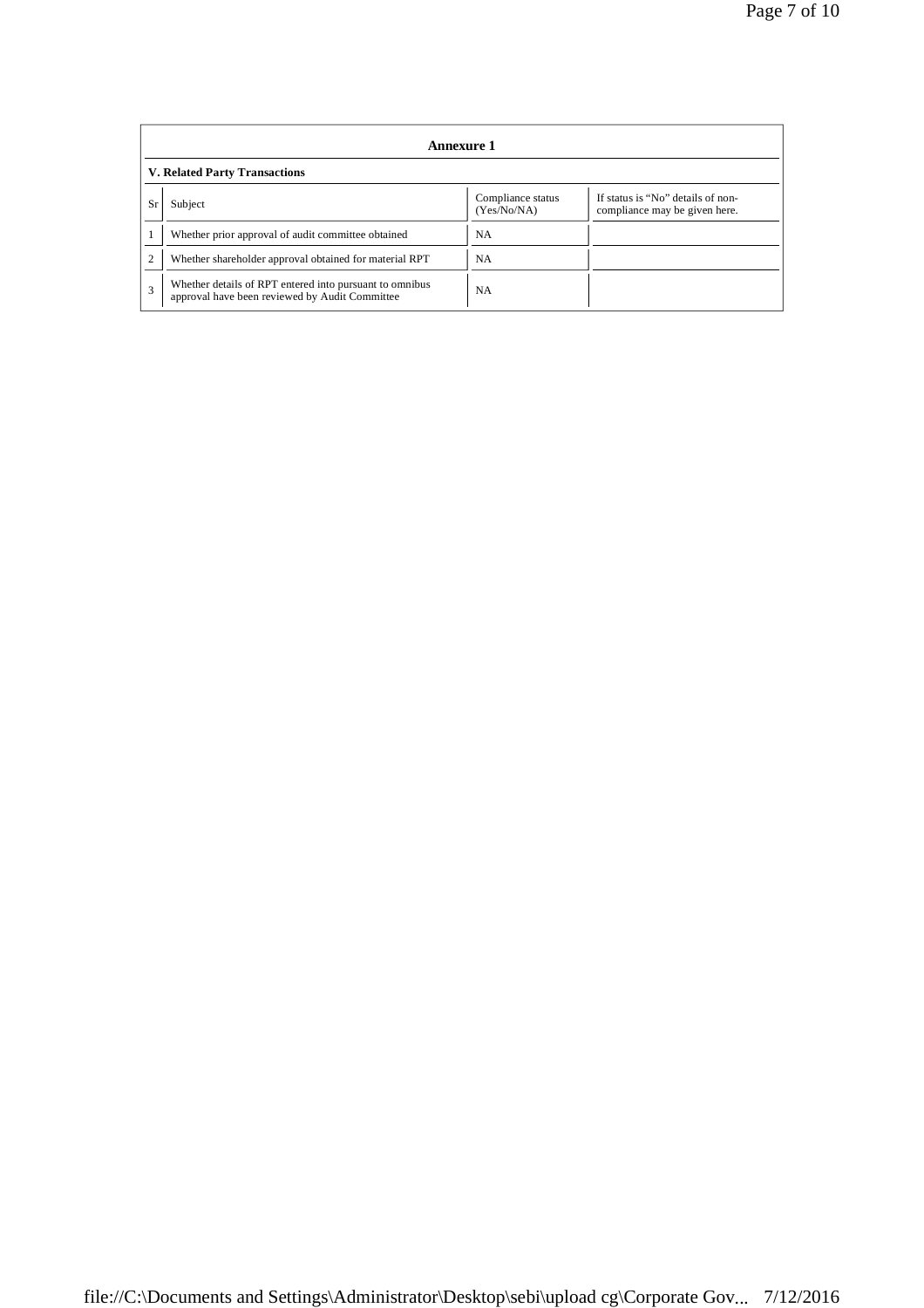|                | <b>Annexure 1</b>                                                                                                                                                                                               |                               |  |  |  |  |  |  |
|----------------|-----------------------------------------------------------------------------------------------------------------------------------------------------------------------------------------------------------------|-------------------------------|--|--|--|--|--|--|
|                | <b>VI.</b> Affirmations                                                                                                                                                                                         |                               |  |  |  |  |  |  |
| Sr             | Subject                                                                                                                                                                                                         | Compliance status<br>(Yes/No) |  |  |  |  |  |  |
| 1              | The composition of Board of Directors is in terms of SEBI (Listing obligations and disclosure requirements)<br>Regulations, 2015                                                                                | Yes                           |  |  |  |  |  |  |
| $\overline{2}$ | The composition of the following committees is in terms of SEBI(Listing obligations and disclosure<br>requirements) Regulations, 2015 a. Audit Committee                                                        | Yes                           |  |  |  |  |  |  |
| 3              | The composition of the following committees is in terms of SEBI(Listing obligations and disclosure<br>requirements) Regulations, 2015. b. Nomination & remuneration committee                                   | Yes                           |  |  |  |  |  |  |
| $\overline{4}$ | The composition of the following committees is in terms of SEBI(Listing obligations and disclosure<br>requirements) Regulations, 2015. c. Stakeholders relationship committee                                   | Yes                           |  |  |  |  |  |  |
| 5              | The composition of the following committees is in terms of SEBI(Listing obligations and disclosure<br>requirements) Regulations, 2015. d. Risk management committee (applicable to the top 100 listed entities) | <b>NA</b>                     |  |  |  |  |  |  |
| 6              | The committee members have been made aware of their powers, role and responsibilities as specified in SEBI<br>(Listing obligations and disclosure requirements) Regulations, 2015.                              | Yes                           |  |  |  |  |  |  |
| $\overline{7}$ | The meetings of the board of directors and the above committees have been conducted in the manner as<br>specified in SEBI (Listing obligations and disclosure requirements) Regulations, 2015.                  | Yes                           |  |  |  |  |  |  |
| 8              | This report and/or the report submitted in the previous quarter has been placed before Board of Directors.                                                                                                      | Yes                           |  |  |  |  |  |  |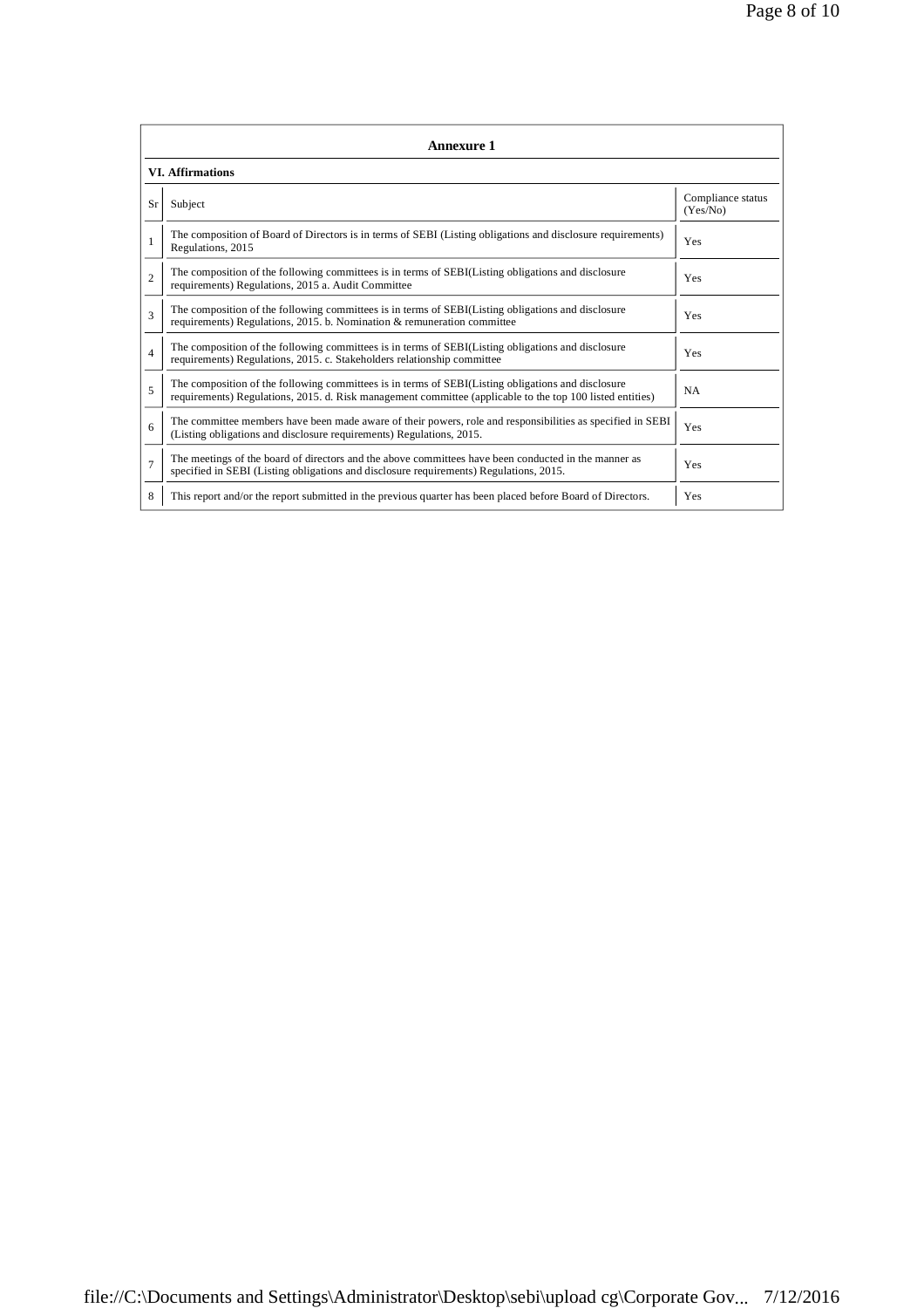| <b>Signatory Details</b> |                          |  |  |  |
|--------------------------|--------------------------|--|--|--|
| Name of signatory        | <b>SANJU PATEL</b>       |  |  |  |
| Designation of person    | <b>Company Secretary</b> |  |  |  |
| Place                    | <b>DEWAS</b>             |  |  |  |
| Date                     | 12-07-2016               |  |  |  |